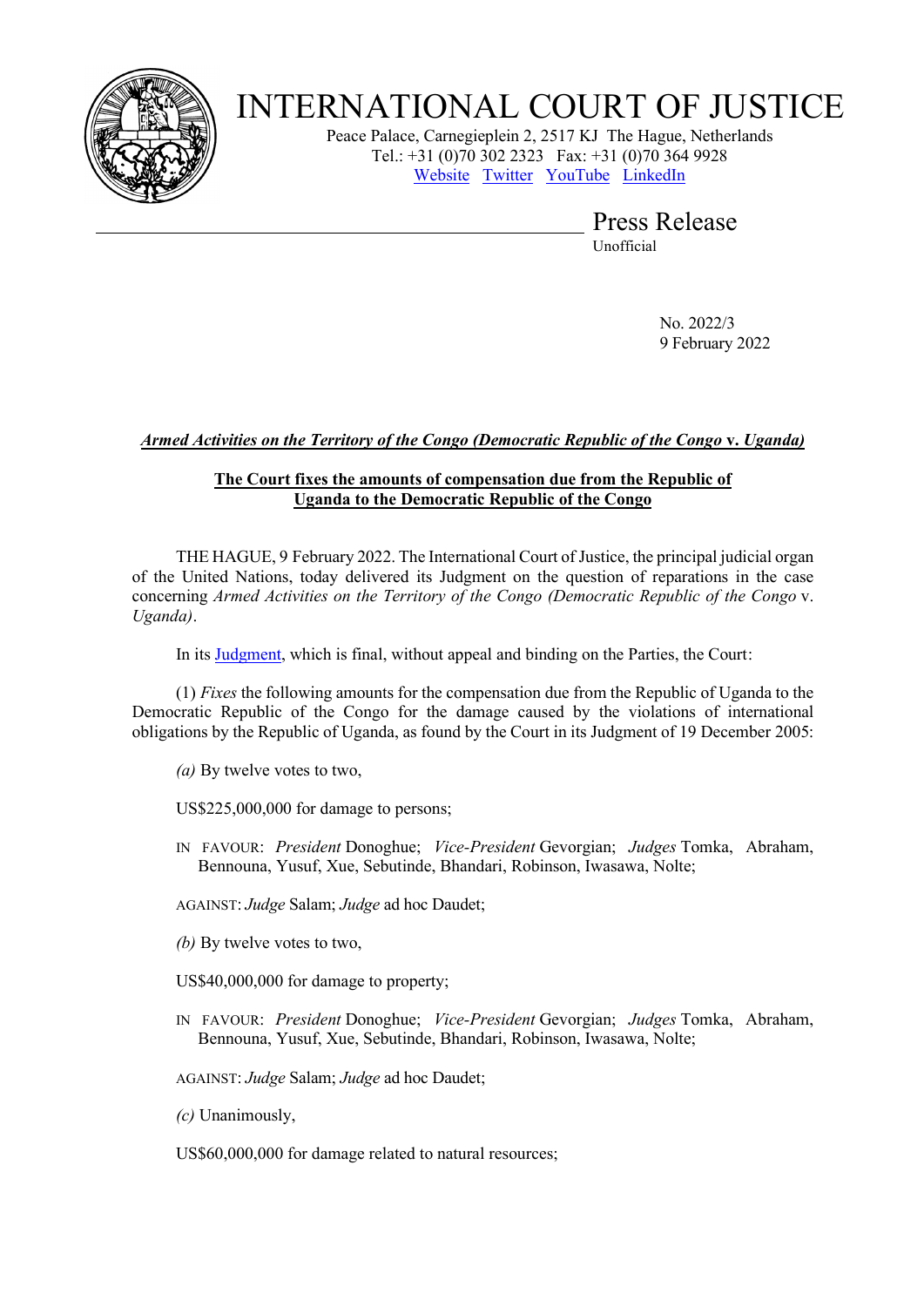(2) By twelve votes to two,

*Decides* that the total amount due under point 1 above shall be paid in five annual instalments of US\$65,000,000 starting on 1 September 2022;

IN FAVOUR: *President* Donoghue; *Vice-President* Gevorgian; *Judges* Abraham, Bennouna, Yusuf, Xue, Sebutinde, Bhandari, Robinson, Salam, Iwasawa, Nolte;

AGAINST: *Judge* Tomka; *Judge* ad hoc Daudet;

(3) Unanimously,

*Decides* that, should payment be delayed, post-judgment interest of 6 per cent will accrue on any overdue amount as from the day which follows the day on which the instalment was due;

(4) By twelve votes to two,

*Rejects* the request of the Democratic Republic of the Congo that the costs it incurred in the present case be borne by the Republic of Uganda;

IN FAVOUR: *President* Donoghue; *Vice-President* Gevorgian; *Judges* Abraham, Bennouna, Yusuf, Xue, Sebutinde, Bhandari, Robinson, Salam, Iwasawa, Nolte;

AGAINST: *Judge* Tomka; *Judge* ad hoc Daudet;

(5) Unanimously,

*Rejects* all other submissions made by the Democratic Republic of the Congo.

Judge TOMKA appends a declaration to the Judgment of the Court; Judge YUSUF appends a separate opinion to the Judgment of the Court; Judge ROBINSON appends a separate opinion to the Judgment of the Court; Judge SALAM appends a declaration to the Judgment of the Court; Judge IWASAWA appends a separate opinion to the Judgment of the Court; Judge *ad hoc* DAUDET appends a dissenting opinion to the Judgment of the Court.

 $\frac{1}{2}$ 

\*

## **History of the proceedings**

The history of the proceedings can be found in [press releases](https://www.icj-cij.org/en/case/116/press-releases) Nos. 1999/34, 2000/18, 2000/24, 2001/36, 2005/26, 2015/18, 2020/29, 2020/30, 2021/14, 2021/16 and 2022/2 available on the Court's website.

 $\overline{\phantom{a}}$